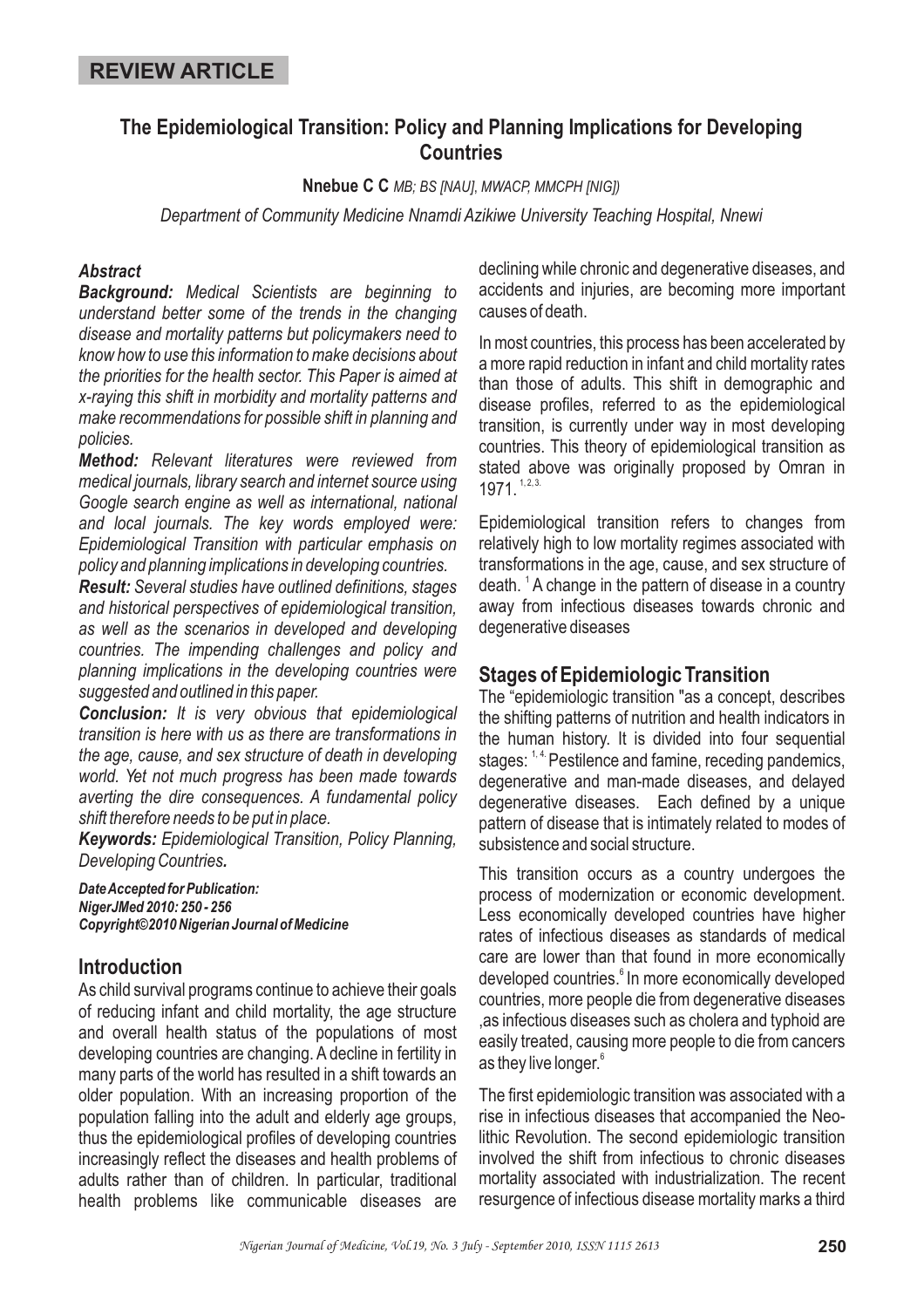epidemiologic transition characterized by newly emerging, re-emerging, and antibiotic resistant pathogens in the context of an accelerated globalization of human disease ecologies(ecological transition). $^{16,7.}$ 

Epidemiological transition occurs at different paces in different places, depending on the following:

- Rate of fertility changes, ·
- The distribution of risk factors that contribute to the incidence of disease, and ·
- The health system's ability to respond to the changing epidemiological profile. ·

Inequalities in health arise because different groups in a population progress through these transitions at different rates. Typically, more affluent groups make these transitions more rapidly than poor or ethnic minority groups. Following the patterns of the epidemiologic transition, the progression from one stage to the next tends to proceed in a predictable manner. In other words, the patterns of emergence of chronic diseases in developing countries are expected to be similar to what has already happened in the developed world. However, while it took a longer period of time for developed countries to move from a time of infectious diseases to their current state of high prevalence of NCDs, the time frame for the transition in the developing world will be compressed. 8

Sub-SaharanAfrica (SSA) is greatly affected by stage 1 of this transition, whereas developed countries experience a higher burden of non-communicable chronic diseases (NCDs). However, with rapid urbanization in many parts of SSA, there is evidence that this transition to a greater burden of chronic diseases is occurring inAfrica.

The prevalence of NCDs still remains higher in developed countries, but the patterns of their rise in developing countries are becoming evident and are expected to increase with the aging of the population. $4\,$  Many developed countries may be entering a fifth unnamed phase of the epidemiologic transition but some of the developing world, especially SSA, are caught in between two or more stages.

The World Health Organization (WHO) has conducted studies such as the Global Burden of Disease (GBD) study, which have helped elucidate the epidemiology and trends of NCDs in developing regions of the world. This study suggests that by 2020, the proportion of the overall burden in sub-Saharan Africa due to NCDs will increase to somewhere between 26% and 34%. $^{\circ}$ 

Rodolfo Bulatao estimated and projected the cause-ofdeath pattern for six age groups (0, 1 to 4, 5 to 14, 15 to 44, 45 to 64, and 65 and older), by sex for four calendar years (1970, 1985, 2000, 2015) and by six country groupings (industrial market economies, industrial nonmarket economies, Latin America and the Caribbean, sub-Saharan Africa, the Middle East and North Africa, and Asia and the Pacific).<sup>10</sup> This exercise clearly demonstrated an impending decline in mortality from communicable diseases and the relative emergence of NCDs.

But chronic diseases have not simply displaced acute infectious diseases in developing countries. Rather such countries now experience what is called a polarized and protracted "double burden of disease." <sup>11</sup> Nigeria is an example of the SSA countries where the double burden of disease is evident. This is manifested in the increasing prevalence of lifestyle associated diseases like diabetes mellitus, and of overweight and obese individuals, as well as the dominance of infectious diseases. As many countries in Africa continue to deal with issues such as immunization, eradication of infectious diseases, and problems of HIV; NCDs such as diabetes mellitus, CVA, and hypertension are also public health issues that need to be addressed.

## **Non-Communicable Diseases**

Defined by the Commission on chronic illness in USA as;  $12$  all impairment or deviations from normal, which have one or more of the following characteristics: are permanent; leave residual disability; are caused by nonreversible pathological alteration; require special training of the patient for rehabilitation; may be expected to require a long period of supervision, observation or care.

### **Statement of Problem**

- Life Expectancy increases hence people live into old age. ·
- Health development -Modern medical care enables many with chronic diseases to survive also there is improved diagnosis. ·
- Socio-economic development hence change in lifestyle ·

The populations of developing countries are gradually shifting from environments with greater exposure to infectious diseases (poor water and food quality, unhygienic sanitary practices) to areas with a higher prevalence of risk factors for non-communicable diseases, such as motor vehicles, unsafe workplaces, and air pollution.<sup>1, 13.</sup> At the same time, personal behaviours are often changing in ways that increase the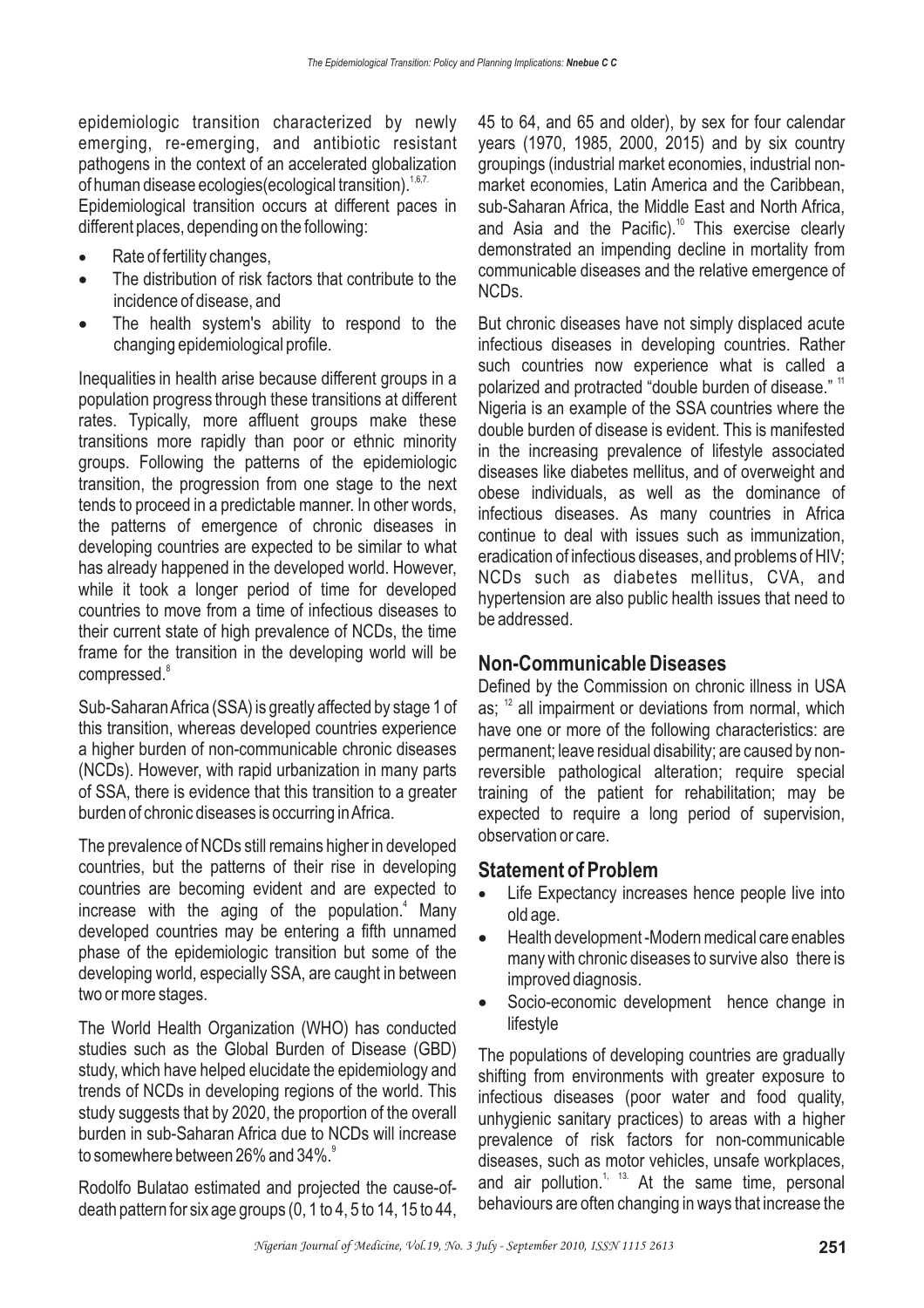chances of developing a chronic disease. In addition, there is constant threat of emergence of new infections and re-emergence of old diseases.

#### **Gender Differentials and Epidemiological Transition**

Changes in gender differentials are a major component of epidemiological transition. E.g. in all developed and great majority of developing countries, female life expectancy is now greater than that of males, but there is considerable variation in the extent of this difference. Low mortality countries have larger sex differences in life expectancy than high mortality population, reflecting association between falls in mortality and an increasing female advantage.<sup>10</sup>

In certain countries, this seems to be different because of discrimination against females, preference for male offspring, sex selective abortion (female infanticide), more disability in older women, harmful widowhood practices. As with all causes of mortality, an epidemiological transition is underway for maternal deaths. The leading causes of death now hinge on NCDs.

#### **Policy and Planning**

The term "Policy" derives from the conceptualization by Lasswell and Kaplan of policy as consensus, that is, a" projected programme of goal values and practices." They saw the policy process as the "formulation, promulgation and application of identifications, demands and expectations." Policy is a proposed legitimized course of action addressed to a problem or a class of problems in an effort to reach a goal or realize an objective or a purpose. Health policy deals with the way a society makes decisions about the health of its people and the services they receive.

Planning is the process by which we select goals and objectives, and determine how best to achieve them.<sup>14</sup> Involves setting objectives and choosing alternative courses of action towards their attainment.It is a systematic decision making process of setting objectives and taking decisions on HOW, WHEN, WHERE to deploy resources in order to achieve the set objectives.

### **The Nigerian Situation**

There is a limited capacity for policy/ plan/ programme formulation, implementation and evaluation at all levels.<sup>15</sup>There is no health act describing the national health system and defining the health functions of each of the three tiers of government.<sup>15</sup> These were considered in the 2004 revision of the National Health Policy, however issues on epidemiological transition have not been put into consideration. Even the Vision 2020 plans of Mr. President did not include health as a key issue.

Although scientists are beginning to understand better some of the trends in the changing disease and mortality patterns, policymakers need to know how to use this information to make decisions about the priorities for the health sector.

#### **Transitions in Mortality and Epidemiologic Patterns**

Policy and planning implications of the epidemiological transition are based in part on an understanding of how population and mortality structures are likely to change as these are the principal outcome indicators by which the epidemiological transition is assessed. Heligman et al., show that whereas 27.3 percent of deaths in less developed regions occurred at ages 50 and above in 19601965, 41.9 percent were in that age range in 19801985 and 63.0 percent are projected for these ages in 20102015. 10

Changing mortality patterns are the product not only of changes in age structure but also of changes in the distribution of risk factors and in age-specific incidence and case-fatality rates of various diseases. The presence of a risk factor however, does not necessarily imply that a disease will be observed at the level expected on the basis of relationships in developed countries. In some cases, mortality rates may be declining faster than morbidity and disability rates because better treatments for diseases have reduced their case-fatality rates. E.g. Oral Rehydration Therapy, has not reduced the incidence of diarrhoeal diseases, but has contributed to a reduction in the number of fatalities per case.

Nevertheless, epidemiological studies indicate that smoking, hypertension, dietary fat, motor vehicles, occupational hazards, and poverty are among the leading risk factors for death from non-communicable diseases in developing and developed countries alike. Smoking, for example, although known to be responsible for a number of diseases, has grown in popularity. The increase between 1970 and 1985 in tobacco consumption per adult amounted to 41.6 percent in Africa.<sup>10</sup> Increasing numbers of motor vehicles, bad roads and unsafe workplaces are risk factors for accidents and injuries.

Worldwide, an estimated 1.2 million people are killed in road crashes each year, ( an average of 3242 people every day) and as many as 50 million are injured.<sup>16</sup> Projections indicate that these figures will increase by about 65% over the next 20 years unless there is new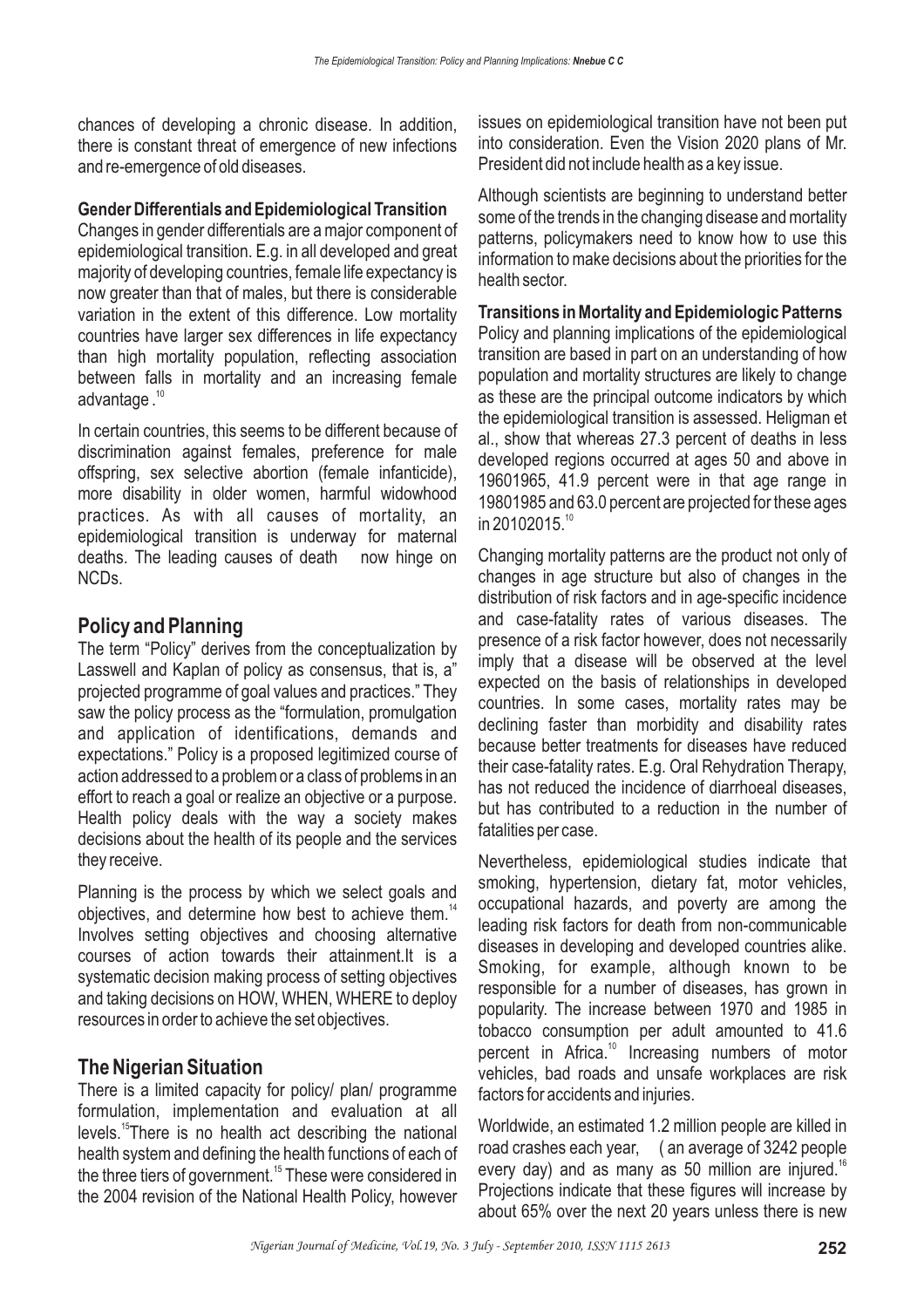commitment to prevention.<sup>16</sup> Road traffic injuries are the 11th leading cause of death and the 9th leading cause of disability-adjusted life years lost worldwide but as motorization increases road traffic injuries are predicted to rise to become the eight leading cause of death by  $2030.<sup>16</sup>$ 

Injuries in the workplace tend to be much more common and severe in developing countries.<sup>17</sup> As urbanization and economic growth occur, there are significant changes in diet and activity patterns. Households shift from consuming diets based on cereals and vegetables, to diets richer in fat, added sugar, diary and animal products. At the same time the energy requirement of their work decreases as fewer people work in blue-collar agriculture, and more work in urban white - collar occupations. The result is that the main nutritional problem begins to shift from under nutrition to over nutrition.

#### **Nutrition Transition**

The weight problem where with increasing westernization, the prevalence of overweight and obesity appears to be rising in less developed countries where emphasis had been on under nutrition and food security. Barker et al suggest that these individuals are particularly susceptible to a range of diseases including heart diseases, CVA, adult onset diabetes mellitus.<sup>18</sup>The relative risk of these diseases increases with the democratization of foods high in fats, sugar, along with sedentary lifestyle. Even places more familiar with asthenia than obesity are starting to worry about increasing waistlines. Africans now have weight loss clinics, and the craze for gymnasiums is now on the rise.

### **Data Deficiencies**

A number of factors prevent a precise understanding of the epidemiological transition and impede policy formulation. Paramount among these is the absence of good data on mortality. Cause-of-death data either do not exist or are unreliable for most developing countries. Most African countries don't have data on death registration or cause of death. 10

Urban-based or hospital-based studies may represent one segment of the population, but results from such studies are not readily generalisable. The poorer subpopulations of developing countries are often thought to suffer more from infectious and parasitic diseases, and the wealthier segments are thought to suffer more often from non-communicable diseases. <sup>10</sup>However, the poor have greater exposure to many of the risk factors associated with communicable and non-communicable diseases alike. Studies in Brazil by Briscoe J, indicate that the highest levels of hypertension, smoking, alcohol use, lack of exercise, and obesity are to be found among those with the lowest educational level. <sup>19</sup>Cause-specific death rates for cancer, cardiovascular disease, respiratory disease, and external causes were higher among poor men than wealthy men in Porto Alegre, Brazil. <sup>19</sup> In other words, the population needs to be disaggregated, and the changes taking place within the major subpopulations must be examined.

A projection of the mortality structure is also useful in planning for the specific types of services that will be needed. The shift towards an aging population and the resulting changes in the epidemiological profile call for a better understanding of the complexity of chronic and degenerative diseases. Combining data sources to produce longitudinal data that include the levels of risk factors in developing countries yields more accurate forecasts than using the generally available data from developed countries. Setting priorities in a changing epidemiological environment in determining whether the focus of health investments should be on childhood or adult diseases, a number of indices have been developed that assess the different outcomes based on the types of inputs used.

Acommonly used index is the healthy years of life saved by specific interventions. Samuel Preston critically examined this index, identifying circumstances in which it yields reliable and unreliable information. A distinction was drawn between interventions that occur over only one year and those that extend into the future. $^{10}\!$  He also discussed whether and how the index accounts for the benefits accrued by those who are not yet born when the intervention was initiated. He argued that population projections can often provide a better vehicle for assessing the consequences of interventions and incorporating other dimensions such as total gain in production or changes in per capita income.

José Luis Bobadilla and Cristina Possas examined health policy issues arising from the epidemiological transition in Mexico, Brazil, and Colombia.<sup>10</sup> They developed a framework for health policy decisions based jointly on population dynamics, which provides an idea of the magnitude of the health needs, and on the available health system, which describes the configuration of services available to meet the current level of need. However, it is not possible to formulate a homogeneous health policy agenda for developing countries because each country's transition is different. Each health system should be more responsive to its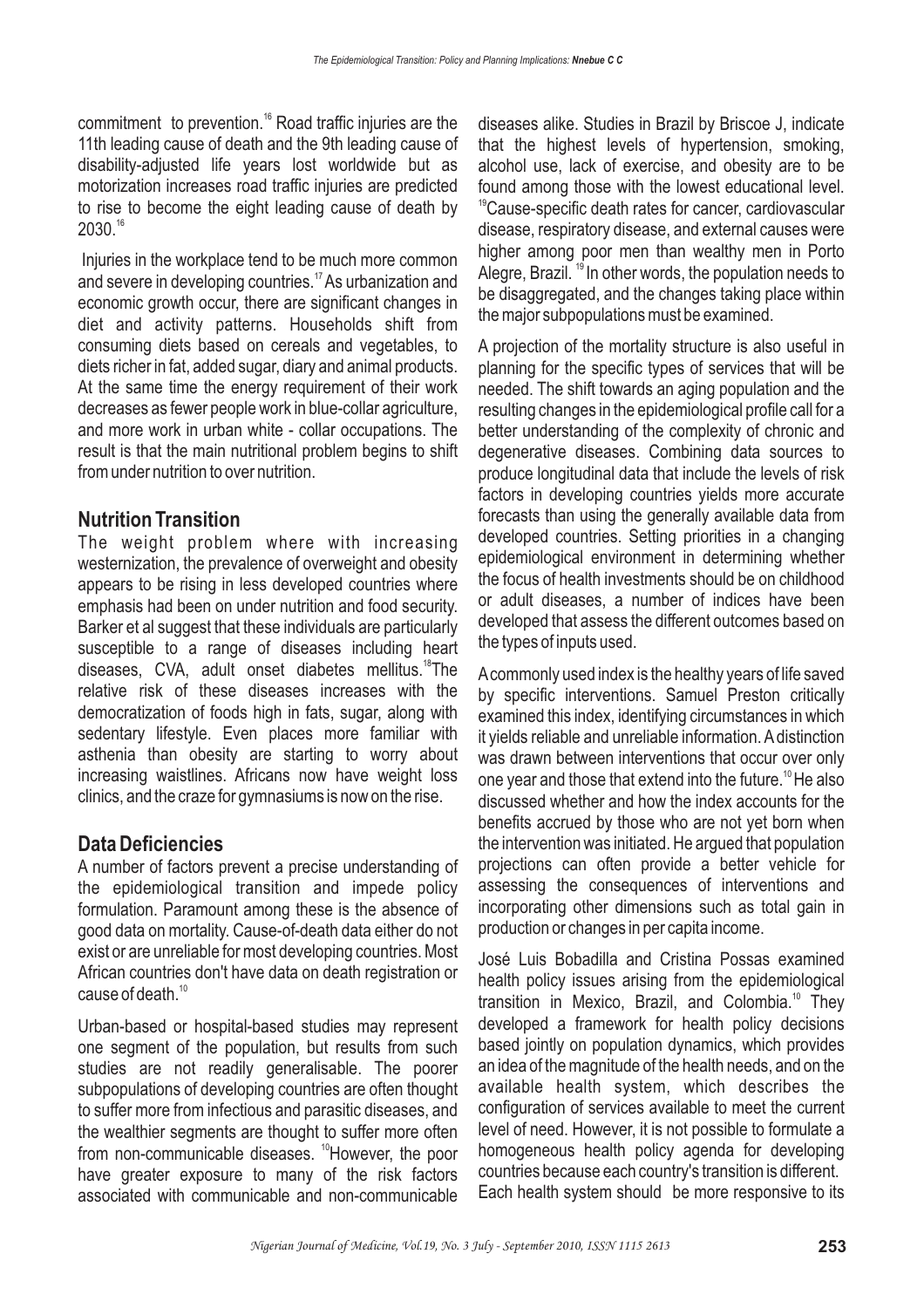population's needs: redistribute welfare through providing health services, reform the health care model, improve the efficiency and quality of care, and build a national capacity for strategic health planning. In summary, chronic diseases have an impact on the health of the population, and if they continue to be ignored, huge consequences will result.

There is also need to tackle the issue of the duality of disease burden in SSA. Firstly, chronic diseases need to be placed higher on the political agenda. Its exclusion from the Millennium Development Goals (MDGs) is already an impediment to addressing the problem in places like SSA, which are the main targets of the MDGs. Because chronic diseases affect all parts of economic development, it cannot be excluded from initiatives, goals, and policies, intended to improve economic development.

Secondly, risk factors for NCDs need to be controlled in SSA. One major risk factor is the lack of education about NCDs, appropriate lifestyle habits, and preventative methods, to mention but a few. The role of health educators and healthcare providers need to accommodate educating individuals on these issues. The last but not the least, the health care system in SSA is already strained dealing with just infectious diseases, talk less of handling a double burden of disease. Therefore, there should be an increased focus on NCDs prevention methods like exercising, eating healthy diets, and reducing tobacco intake. Also the health systems in SSA need to be realigned to include NCDs planning and program implementation.

Policy statements should be put forward that set goals for reducing mortality, morbidity, and the prevalence of risk factors. There is need to focus on durable programs that will have sustained effects on children's health rather than pursuing numerical goals. The changing health environment raises questions on whether the "child survival" strategy is the best approach for improving children's health in the 21stcentury and whether some of the goals can be achieved without improving health care infrastructure.

As noted earlier, the demographic and epidemiologic changes that are taking place in developing countries are often aggregated into national-level numbers, but within each population are groups, in widely differing circumstances. The wealthy and poor typically follow different epidemiologic and demographic trajectories.

In examining the distributional implications of alternative policy strategies focused on children and adult health, Davidson Gwatkin comparesd the least healthy segment of the population with the healthiest segment. The comparison was made both for high- and low-mortality scenarios.<sup>10</sup>He demonstrated that paying greater attention to the health problems of adults and the elderly may often exacerbate social inequalities in mortality. Similarly, he showed that the least healthy are likely to benefit more from a reduction in mortality from communicable diseases, whereas a decline in noncommunicable diseases would differentially benefit the healthier segment of the population. Perhaps surprisingly, he showed that a health policy tilt towards adult non-communicable diseases would be likely to increase inequalities more in low-mortality than in highmortality developing countries. Providers of Services: Government, Private Sector, and Families -who should provide services, considering the roles of government, private medicine, and the informal sector.

Nancy Birdsall and Estelle James stated the case for shifting more of the provision of services to the private sector because of the inefficiencies and inequities associated with government spending.  $^{10}$ They suggested that informational programs and basic services that cannot be supported in a private, competitive market, such as maternal and child health programs in rural areas, receive public funding. However, services such as hospitals, which presently represent a large percentage of health budgets and serve only a small portion of the health needs of the population, may warrant privatization, with fees covered by mandated health insurance. Regardless of whether the public or the private sector finances and provides the majority of health services, the informal sector will continue to play a vital role in caregiving.

John and Pat Caldwell examined the roles of women, families, and communities in preventing illness and providing health services. They observe that in many parts of the world, mothers are constrained in their ability to care for sick children because of social and economic impediments.<sup>10</sup> Societies that are relatively unaffected by cultural and technological imports often have health beliefs that promote incautious behavior. In some cases, women view child care as a community activity and may be less attentive to their children's survival because family systems can induce a sense of being powerless to influence events. In some societies, the mother must submit to her mother-in-law or husband regarding the type of care a sick child will receive. In more modern, transitional societies, some women are educated and may take advantage of the health care system. The less educated women are often alienated from the system and, because of their traditional health beliefs; do not use the system as effectively as they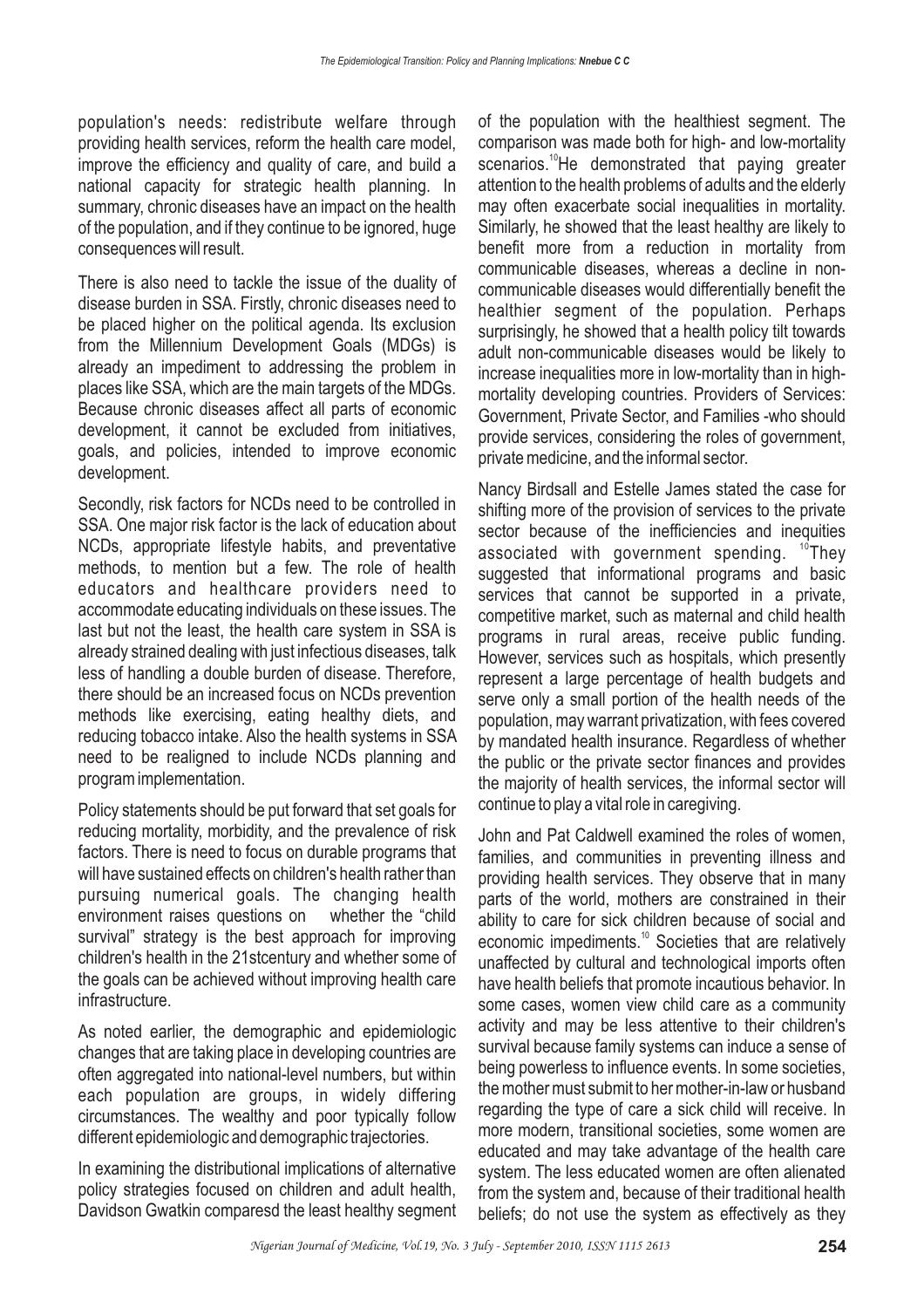could. Women's groups and female health visitors are ways of empowering young mothers to care better for themselves and for their children.

In a sense, the adaptation-to-change paradigm is itself rather arbitrary because government policy will play a central role in the pace and direction of future changes. Nevertheless, the widespread declines in fertility and child mortality, both of which contribute to the shifting age structures of developing countries, are not likely to be reversed and have imposed significant changes in the context for thinking about health policy. The demographic changes will have far-reaching consequences in the social and economic sectors of developing countries

The formulation of health initiatives in this new context involves many considerations, including assessments of the likely cost and effectiveness of specific programs. But there are dangers in prematurely narrowing discussion to technical issues of cost and effectiveness:

How governments and families actually behave, How interventions affect various social groups,

What long-term effects programs may have on the cohorts that experience them, and even how program effects should be measured and modeled, are questions that need to be addressed before cost-effectiveness calculations can be confidently invoked

### **Economic Costs**

In China, the average hospital stay for cancer costs more than annual per capita GDP, and the same is true in India for "heart diseases ".<sup>20,21</sup> Diet related non-communicable diseases accounted for almost one-quarter of hospital costs in China in 1995, and almost 15% in India. $^{20,21}$ 

Criteria for setting priorities in the health sector must be defined. As populations move towards an older age structure and with economic and social development, there are important implications for food and nutrition, for promotion of exercise, for health policy and agricultural policy;

How much emphasis on child survival will be needed?

What mechanisms will be used to allocate resources into different health programs?

Who will be responsible for providing health care services?

What cross-sectoral collaborations are needed?

These are the Policy and Planning issues for Developing Countries.

# **Policy Implications**

It is an urgent priority to implement policies to avert the growing epidemic of diet related and noncommunicable diseases in developing countries. Diet and exercise patterns may be set relatively early in life (in childhood and adolescence) although their effects on morbidity and mortality may take several decades to emerge. Developing countries have for so long been preoccupied with under nutrition and communicable diseases that appropriate policies for over nutrition and non-communicable diseases have not been well tried tested.A wide range of policies may be useful including comprehensive food and nutrition plans, school exercise programs, and agricultural research and food price policies.

There should be a shift in budgetting to accomodate this shift. Allocational efficiency is also key to achieving good policy implementation.There should be integration and strenghtening of the PHC system to help in the attainment of the health for all goals of the National Health Policy.It is important to note that sometimes "quick fixes" for problems of under nutrition and communicable diseases may exacerbate the growing epidemic of over nutrition and noncommunicable diseases. Developing appropriate policies may be akin to walking a tightrope. However, further research on these issues in the context of developing countries is important as the transition is here with us.

#### **References**

- 1. Omran A R. The epidemiological transition: a theory of the epidemiology of population change. Milbank Mem Fund Quart. 1971; 49: 509-538.
- 2. Popkin B M (1993). "Nutritional Patterns and Transitions." Population and Development Review vol. 19 no 1: 138-157.
- 3. Mackenbach J P. The epidemiological transition theory Epidemiol Community Health 1994, 48:329-332.
- 4. Enweonwu C .The implications of epidemiological transition in Sub- SaharanAfrica. The lancet series vol 372; Sept 2008.
- 5. Tucker K L, Buranapin S. (2001) "Nutrition and Aging in Developing Countries." Journal of Nutrition vol. 131,: 2417S-2423S.
- 6. Epidemiological transition from Wikipedia, the free encylopaedia; March 2008: 1 assessed online at hhtp://www.goggle.com/ epidemiological transition 4:26 am 01/10/08.